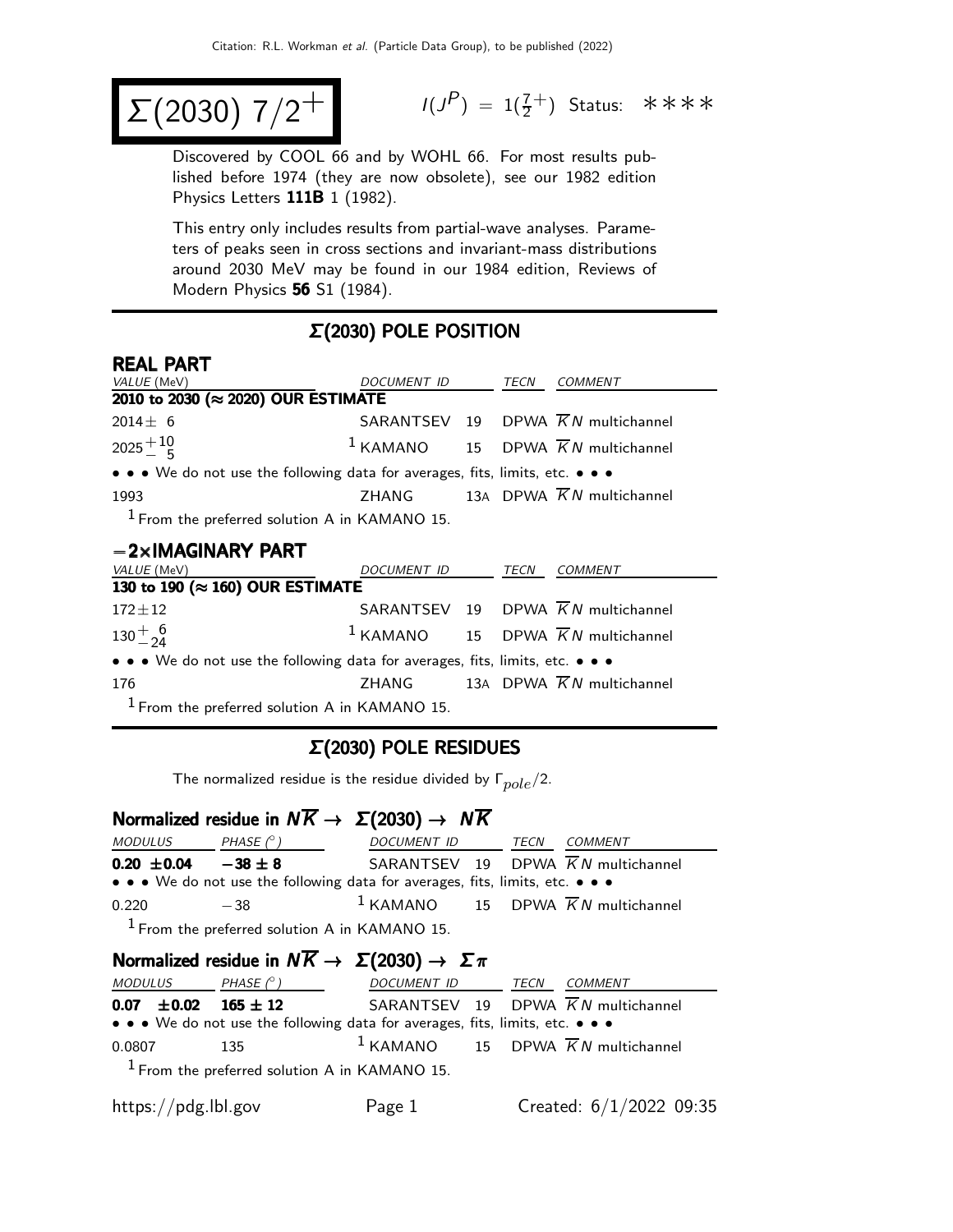|                            | Normalized residue in $N\overline{K} \rightarrow \Sigma(2030) \rightarrow \Lambda \pi$                                                                                                                                                                                                                                                                                                                                                                                    |                          |                                                                                                                                                                                                                                                                                                                                                                                                                                                                          |
|----------------------------|---------------------------------------------------------------------------------------------------------------------------------------------------------------------------------------------------------------------------------------------------------------------------------------------------------------------------------------------------------------------------------------------------------------------------------------------------------------------------|--------------------------|--------------------------------------------------------------------------------------------------------------------------------------------------------------------------------------------------------------------------------------------------------------------------------------------------------------------------------------------------------------------------------------------------------------------------------------------------------------------------|
|                            | $\begin{array}{ccccccccc}\textit{MODULUS} & \textit{PHASE}& @ & \textit{DOCUMENT} & \textit{ID} & \textit{TECN} & \textit{COMMENT} & \textit{ONMENT} & \textit{ONMENT} & \textit{ONMENT} & \textit{ONMENT} & \textit{ONMENT} & \textit{ONMENT} & \textit{ONMENT} & \textit{ONMENT} & \textit{ONMENT} & \textit{ONMENT} & \textit{ONMENT} & \textit{ONMENT} & \textit{ONMENT} & \textit{ONMENT} & \textit{ONMENT} & \textit{ONMENT} & \textit{ONMENT} & \textit{ONMENT} &$ |                          |                                                                                                                                                                                                                                                                                                                                                                                                                                                                          |
|                            |                                                                                                                                                                                                                                                                                                                                                                                                                                                                           |                          | <b>0.18 ±0.04</b> $-22 \pm 12$ SARANTSEV 19 DPWA $\overline{K}N$ multichannel                                                                                                                                                                                                                                                                                                                                                                                            |
|                            | • • • We do not use the following data for averages, fits, limits, etc. • • •                                                                                                                                                                                                                                                                                                                                                                                             |                          |                                                                                                                                                                                                                                                                                                                                                                                                                                                                          |
| 0.138                      | $-24$                                                                                                                                                                                                                                                                                                                                                                                                                                                                     |                          | $1$ KAMANO 15 DPWA $\overline{K}N$ multichannel                                                                                                                                                                                                                                                                                                                                                                                                                          |
|                            | $1$ From the preferred solution A in KAMANO 15.                                                                                                                                                                                                                                                                                                                                                                                                                           |                          |                                                                                                                                                                                                                                                                                                                                                                                                                                                                          |
|                            | Normalized residue in $N\overline{K} \rightarrow \Sigma(2030) \rightarrow \Xi K$                                                                                                                                                                                                                                                                                                                                                                                          |                          |                                                                                                                                                                                                                                                                                                                                                                                                                                                                          |
|                            | $\begin{array}{ccc}\textit{MODULUS} & \textit{PHASE (}^{\circ}) & \textit{DOCUMENT ID} & \textit{TECN} & \textit{COMMENT} \\ \end{array}$                                                                                                                                                                                                                                                                                                                                 |                          |                                                                                                                                                                                                                                                                                                                                                                                                                                                                          |
| $0.01 \pm 0.01$            |                                                                                                                                                                                                                                                                                                                                                                                                                                                                           |                          | SARANTSEV 19 DPWA $\overline{K}N$ multichannel                                                                                                                                                                                                                                                                                                                                                                                                                           |
|                            | • • • We do not use the following data for averages, fits, limits, etc. • • •                                                                                                                                                                                                                                                                                                                                                                                             |                          |                                                                                                                                                                                                                                                                                                                                                                                                                                                                          |
| 0.0348                     | 129                                                                                                                                                                                                                                                                                                                                                                                                                                                                       |                          | <sup>1</sup> KAMANO 15 DPWA $\overline{K}N$ multichannel                                                                                                                                                                                                                                                                                                                                                                                                                 |
|                            | $1$ From the preferred solution A in KAMANO 15.                                                                                                                                                                                                                                                                                                                                                                                                                           |                          |                                                                                                                                                                                                                                                                                                                                                                                                                                                                          |
|                            | Normalized residue in $N\overline{K} \to \Sigma(2030) \to \Sigma(1385)\pi$ , F-wave                                                                                                                                                                                                                                                                                                                                                                                       |                          |                                                                                                                                                                                                                                                                                                                                                                                                                                                                          |
|                            | $\underline{\textit{MODULUS}} \qquad \qquad \underline{\textit{PHASE}(^{\circ}) \qquad \qquad \qquad \underline{\textit{DOCUMENT ID}} \qquad \qquad \underline{\textit{TECN}} \quad \underline{\textit{COMMENT}}$                                                                                                                                                                                                                                                         |                          |                                                                                                                                                                                                                                                                                                                                                                                                                                                                          |
| $0.04 \pm 0.03$            |                                                                                                                                                                                                                                                                                                                                                                                                                                                                           |                          | SARANTSEV 19 DPWA $\overline{K}N$ multichannel                                                                                                                                                                                                                                                                                                                                                                                                                           |
|                            | • • • We do not use the following data for averages, fits, limits, etc. • • •                                                                                                                                                                                                                                                                                                                                                                                             |                          |                                                                                                                                                                                                                                                                                                                                                                                                                                                                          |
| 0.089                      | $-23$                                                                                                                                                                                                                                                                                                                                                                                                                                                                     |                          | $1$ KAMANO 15 DPWA $\overline{K}N$ multichannel                                                                                                                                                                                                                                                                                                                                                                                                                          |
|                            | $1$ From the preferred solution A in KAMANO 15.                                                                                                                                                                                                                                                                                                                                                                                                                           |                          |                                                                                                                                                                                                                                                                                                                                                                                                                                                                          |
|                            | Normalized residue in $N\overline{K} \to \Sigma(2030) \to \Sigma(1385)\pi$ , <i>H</i> -wave                                                                                                                                                                                                                                                                                                                                                                               |                          |                                                                                                                                                                                                                                                                                                                                                                                                                                                                          |
| <b>MODULUS</b>             | PHASE (° ) DOCUMENT ID TECN COMMENT                                                                                                                                                                                                                                                                                                                                                                                                                                       |                          |                                                                                                                                                                                                                                                                                                                                                                                                                                                                          |
|                            | • • • We do not use the following data for averages, fits, limits, etc. • • •                                                                                                                                                                                                                                                                                                                                                                                             |                          |                                                                                                                                                                                                                                                                                                                                                                                                                                                                          |
| 0.0245                     | 132                                                                                                                                                                                                                                                                                                                                                                                                                                                                       |                          | $1$ KAMANO $15$ DPWA Multichannel                                                                                                                                                                                                                                                                                                                                                                                                                                        |
|                            | <sup>1</sup> From the preferred solution A in KAMANO 15.                                                                                                                                                                                                                                                                                                                                                                                                                  |                          |                                                                                                                                                                                                                                                                                                                                                                                                                                                                          |
|                            | Normalized residue in $N\overline{K} \to \Sigma(2030) \to \Lambda(1520)\pi$ , D-wave                                                                                                                                                                                                                                                                                                                                                                                      |                          |                                                                                                                                                                                                                                                                                                                                                                                                                                                                          |
|                            | $\begin{array}{ccc}\textit{MODULUS} & \quad \textit{PHASE (}^{\circ}\textit{)} & \quad \textit{DOCUMENT ID} & \quad \textit{TECN} \quad \textit{COMMENT} \\ \end{array}$                                                                                                                                                                                                                                                                                                  |                          |                                                                                                                                                                                                                                                                                                                                                                                                                                                                          |
|                            |                                                                                                                                                                                                                                                                                                                                                                                                                                                                           |                          | <b>0.03±0.02</b> - 100 ± 40 SARANTSEV 19 DPWA $\overline{K}N$ multichannel                                                                                                                                                                                                                                                                                                                                                                                               |
|                            | Normalized residue in $N\overline{K} \to \Sigma(2030) \to \Lambda(1520)\pi$ , G-wave                                                                                                                                                                                                                                                                                                                                                                                      |                          |                                                                                                                                                                                                                                                                                                                                                                                                                                                                          |
| $MODULUS$ PHASE $(^\circ)$ |                                                                                                                                                                                                                                                                                                                                                                                                                                                                           | DOCUMENT ID TECN COMMENT |                                                                                                                                                                                                                                                                                                                                                                                                                                                                          |
| $0.02 \pm 0.02$            |                                                                                                                                                                                                                                                                                                                                                                                                                                                                           |                          | SARANTSEV 19 DPWA $\overline{K}N$ multichannel                                                                                                                                                                                                                                                                                                                                                                                                                           |
|                            | Normalized residue in $N\overline{K} \to \Sigma(2030) \to \Delta \overline{K}$ , F-wave                                                                                                                                                                                                                                                                                                                                                                                   |                          |                                                                                                                                                                                                                                                                                                                                                                                                                                                                          |
|                            | $\begin{array}{ccccccccc}\textit{MODULUS} & \textit{PHASE (}^{\circ}) & \textit{} & \textit{DOCUMENT ID} & \textit{TECN} & \textit{COMMENT} & \textit{} & \textit{} & \textit{} & \textit{} & \textit{} & \textit{} & \textit{} & \textit{} & \textit{} & \textit{} & \textit{} & \textit{} & \textit{} & \textit{} & \textit{} & \textit{} & \textit{} & \textit{} & \textit{} & \textit{} & \textit{} & \textit{} & \textit{} & \textit{} & \textit{} & \textit{} & \$  |                          |                                                                                                                                                                                                                                                                                                                                                                                                                                                                          |
|                            | $0.16 \pm 0.06$ $-130 \pm 20$                                                                                                                                                                                                                                                                                                                                                                                                                                             |                          | SARANTSEV 19 DPWA $\overline{K}N$ multichannel                                                                                                                                                                                                                                                                                                                                                                                                                           |
|                            | Normalized residue in $N\overline{K} \to \Sigma(2030) \to \Delta \overline{K}$ , <i>H</i> -wave                                                                                                                                                                                                                                                                                                                                                                           |                          |                                                                                                                                                                                                                                                                                                                                                                                                                                                                          |
|                            | $\begin{array}{ccc}\textit{MODULUS} & \textit{PHASE (}^{\circ}) & \textit{DOCUMENT ID} & \textit{TECN} & \textit{COMMENT} \end{array}$                                                                                                                                                                                                                                                                                                                                    |                          |                                                                                                                                                                                                                                                                                                                                                                                                                                                                          |
|                            | $0.04 \pm 0.02$ $-130 \pm 35$                                                                                                                                                                                                                                                                                                                                                                                                                                             |                          | SARANTSEV 19 DPWA $\overline{K}N$ multichannel                                                                                                                                                                                                                                                                                                                                                                                                                           |
|                            |                                                                                                                                                                                                                                                                                                                                                                                                                                                                           |                          | Normalized residue in $N\overline{K} \to \Sigma(2030) \to N\overline{K}^*(892)$ , S=1/2, F-wave                                                                                                                                                                                                                                                                                                                                                                          |
|                            |                                                                                                                                                                                                                                                                                                                                                                                                                                                                           |                          | $\begin{array}{ccccccccc} \textit{MODULUS} & \textit{PHASE (}^{\circ}) & \textit{DOCUMENT ID} & \textit{TECN} & \textit{COMMENT} & \textit{IMADIST} & \textit{OMMENT} & \textit{OMMENT} & \textit{OMMENT} & \textit{OMMENT} & \textit{OMMENT} & \textit{OMMENT} & \textit{OMMENT} & \textit{OMMENT} & \textit{OMMENT} & \textit{OMMENT} & \textit{OMMENT} & \textit{OMMENT} & \textit{OMMENT} & \textit{OMMENT} & \textit{OMMENT} & \textit{OMMENT} & \textit{OMMENT} &$ |
| $0.02 \pm 0.02$            |                                                                                                                                                                                                                                                                                                                                                                                                                                                                           |                          | SARANTSEV 19 DPWA $\overline{K}N$ multichannel                                                                                                                                                                                                                                                                                                                                                                                                                           |
|                            | • • • We do not use the following data for averages, fits, limits, etc. • • •                                                                                                                                                                                                                                                                                                                                                                                             |                          |                                                                                                                                                                                                                                                                                                                                                                                                                                                                          |
| 0.193                      | 38                                                                                                                                                                                                                                                                                                                                                                                                                                                                        |                          | $1$ KAMANO 15 DPWA $\overline{K}N$ multichannel                                                                                                                                                                                                                                                                                                                                                                                                                          |
|                            | $1$ From the preferred solution A in KAMANO 15.                                                                                                                                                                                                                                                                                                                                                                                                                           |                          |                                                                                                                                                                                                                                                                                                                                                                                                                                                                          |
| https://pdg.lbl.gov        |                                                                                                                                                                                                                                                                                                                                                                                                                                                                           | Page 2                   | Created: $6/1/2022$ 09:35                                                                                                                                                                                                                                                                                                                                                                                                                                                |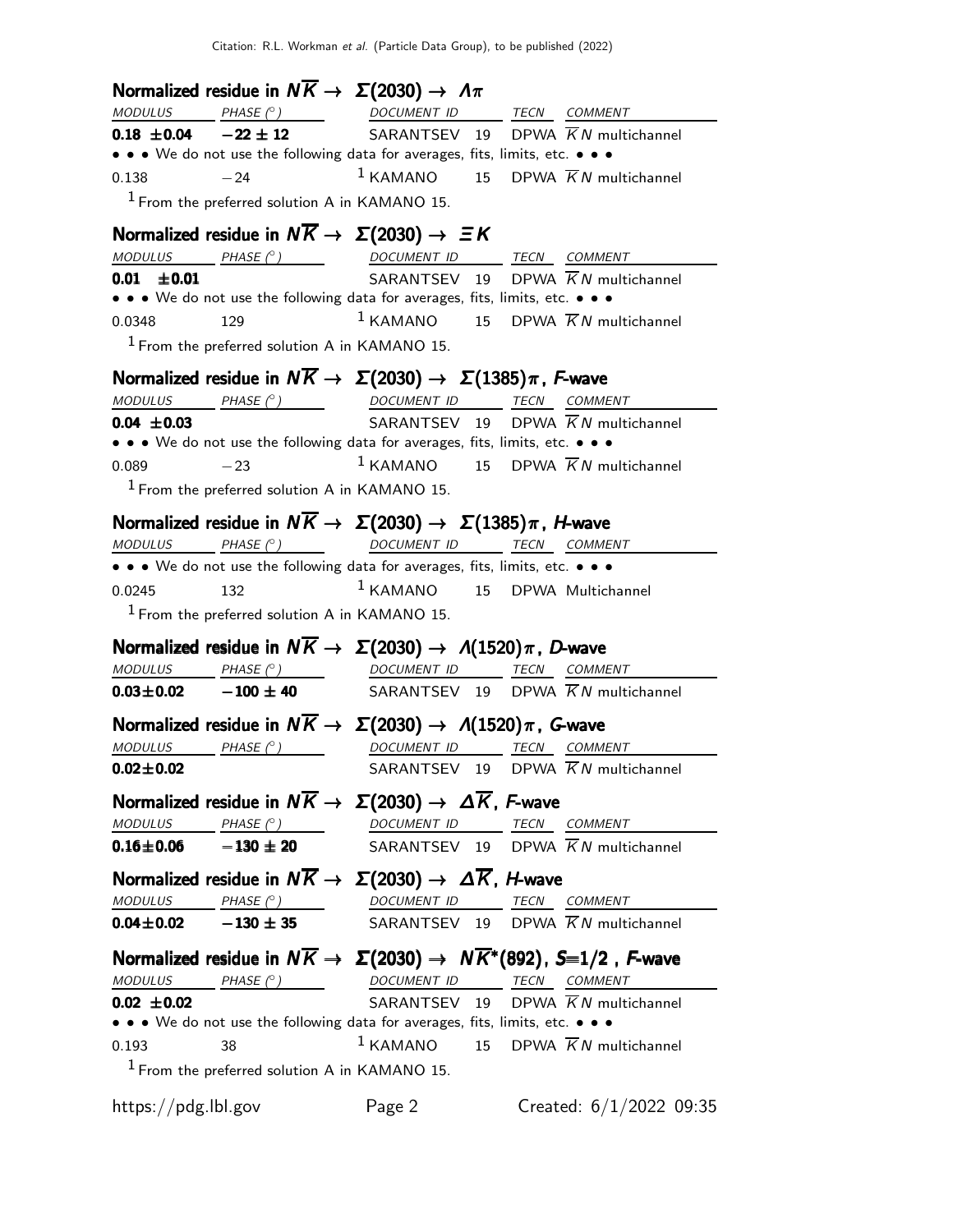| Normalized residue in $N\overline{K} \to \Sigma(2030) \to N\overline{K}^*(892)$ , S=3/2, F-wave |                                                                               |                  |  |  |                                                 |  |
|-------------------------------------------------------------------------------------------------|-------------------------------------------------------------------------------|------------------|--|--|-------------------------------------------------|--|
| MODULUS                                                                                         | PHASE $(^\circ)$                                                              | DOCUMENT ID TECN |  |  | COMMENT                                         |  |
| $0.16 \pm 0.09 -160 \pm 40$                                                                     |                                                                               |                  |  |  | SARANTSEV 19 DPWA $\overline{K}N$ multichannel  |  |
|                                                                                                 | • • • We do not use the following data for averages, fits, limits, etc. • • • |                  |  |  |                                                 |  |
| 0.320                                                                                           | 37                                                                            |                  |  |  | $1$ KAMANO 15 DPWA $\overline{K}N$ multichannel |  |
| $1$ From the preferred solution A in KAMANO 15.                                                 |                                                                               |                  |  |  |                                                 |  |
|                                                                                                 |                                                                               |                  |  |  |                                                 |  |

# Normalized residue in  $N\overline{K} \rightarrow \Sigma(2030) \rightarrow N\overline{K}$ \* $(892)$ , S=3/2, H-wave

MODULUS PHASE (°) DOCUMENT ID TECN COMMENT

• • • We do not use the following data for averages, fits, limits, etc. • • •

0.00358 22 <sup>1</sup> KAMANO 15 DPWA Multichannel

From the preferred solution A in KAMANO 15.

#### Σ(2030) MASS

| VALUE (MeV)                                                                                                                                                                                                                                                                                                         | <b>DOCUMENT ID</b>                           |                 | TECN | COMMENT                                               |
|---------------------------------------------------------------------------------------------------------------------------------------------------------------------------------------------------------------------------------------------------------------------------------------------------------------------|----------------------------------------------|-----------------|------|-------------------------------------------------------|
| 2025 to 2040 (≈ 2030) OUR ESTIMATE                                                                                                                                                                                                                                                                                  |                                              |                 |      |                                                       |
| $2032 \pm 6$                                                                                                                                                                                                                                                                                                        | SARANTSEV                                    | 19              |      | DPWA $KN$ multichannel                                |
| $2030 \pm 5$                                                                                                                                                                                                                                                                                                        | ZHANG                                        | 13A             |      | DPWA $KN$ multichannel                                |
| $2036 \pm 5$                                                                                                                                                                                                                                                                                                        | GOPAL                                        | 80              |      | DPWA $KN \rightarrow KN$                              |
| $2038 \pm 10$                                                                                                                                                                                                                                                                                                       | CORDEN                                       | 77 <sub>B</sub> |      | $K^- N \rightarrow N K^*$                             |
| $2030 \pm 3$                                                                                                                                                                                                                                                                                                        | $1$ CORDEN                                   | 76              |      | DPWA $K^- n \rightarrow \Lambda \pi^-$                |
| $2035 \pm 15$                                                                                                                                                                                                                                                                                                       | <b>BAILLON</b>                               | 75              |      | IPWA $\overline{K}N \rightarrow \Lambda \pi$          |
| $2038 \pm 10$                                                                                                                                                                                                                                                                                                       | <b>HEMINGWAY</b>                             | 75              |      | DPWA $K^- p \rightarrow \overline{K} N$               |
| $2042 \pm 11$                                                                                                                                                                                                                                                                                                       | <b>VANHORN</b>                               | 75              |      | DPWA $K^ p \rightarrow A \pi^0$                       |
| $2020 \pm 6$                                                                                                                                                                                                                                                                                                        | <b>KANE</b>                                  | 74              |      | DPWA $K^- p \rightarrow \Sigma \pi$                   |
| $2035 \pm 10$                                                                                                                                                                                                                                                                                                       | LITCHFIELD                                   | 74B             |      | DPWA $K^- p \rightarrow \Lambda(1520) \pi^0$          |
| $2020 \pm 30$                                                                                                                                                                                                                                                                                                       | LITCHFIELD                                   |                 |      | 74C DPWA $K^-p \to \Delta(1232)\overline{K}$          |
| $2025 \pm 10$                                                                                                                                                                                                                                                                                                       |                                              |                 |      | LITCHFIELD 74D DPWA $K^- p \rightarrow A(1820) \pi^0$ |
| • • • We do not use the following data for averages, fits, limits, etc. • • •                                                                                                                                                                                                                                       |                                              |                 |      |                                                       |
| $2040 \pm 5$                                                                                                                                                                                                                                                                                                        | <b>GOPAL</b>                                 |                 |      | 77 DPWA $\overline{K}N$ multichannel                  |
| 2027 to 2057                                                                                                                                                                                                                                                                                                        | GOYAL                                        | 77              |      | DPWA $K^- N \to \Sigma \pi$                           |
| 2030                                                                                                                                                                                                                                                                                                                | DEBELLEFON 76 IPWA $K^- p \to \Lambda \pi^0$ |                 |      |                                                       |
| $\frac{1}{2}$ $\frac{1}{2}$ $\frac{1}{2}$ $\frac{1}{2}$ $\frac{1}{2}$ $\frac{1}{2}$ $\frac{1}{2}$ $\frac{1}{2}$ $\frac{1}{2}$ $\frac{1}{2}$ $\frac{1}{2}$ $\frac{1}{2}$ $\frac{1}{2}$ $\frac{1}{2}$ $\frac{1}{2}$ $\frac{1}{2}$ $\frac{1}{2}$ $\frac{1}{2}$ $\frac{1}{2}$ $\frac{1}{2}$ $\frac{1}{2}$ $\frac{1}{2}$ |                                              | .               |      |                                                       |

<sup>1</sup> Preferred solution 3; see CORDEN 76 for other possibilities.

#### Σ(2030) WIDTH

| VALUE (MeV)                     | <b>DOCUMENT ID</b> |     | <b>TECN</b> | <b>COMMENT</b>                                 |  |  |  |
|---------------------------------|--------------------|-----|-------------|------------------------------------------------|--|--|--|
| 150 to 200 (≈ 180) OUR ESTIMATE |                    |     |             |                                                |  |  |  |
| $177 \pm 12$                    | SARANTSEV          | 19  |             | DPWA $\overline{K}N$ multichannel              |  |  |  |
| $207 + 17$                      | <b>ZHANG</b>       |     |             | 13A DPWA $\overline{K}N$ multichannel          |  |  |  |
| $172 \pm 10$                    | GOPAL              | 80  |             | DPWA $\overline{K}N \rightarrow \overline{K}N$ |  |  |  |
| $137 + 40$                      | <b>CORDEN</b>      | 77B |             | $K^- N \rightarrow N \overline{K}^*$           |  |  |  |
| $201 + 9$                       | $1$ CORDEN         | 76  |             | DPWA $K^- n \rightarrow \Lambda \pi^-$         |  |  |  |
| $180 + 20$                      | <b>BAILLON</b>     | 75  |             | IPWA $\overline{K}N \rightarrow \Lambda \pi$   |  |  |  |
| $172 \pm 15$                    | <b>HEMINGWAY</b>   | 75  |             | DPWA $K^- p \rightarrow \overline{K} N$        |  |  |  |
| $178 + 13$                      | <b>VANHORN</b>     | 75  |             | DPWA $K^- p \to \Lambda \pi^0$                 |  |  |  |
| $111 \pm 5$                     | KANE               | 74  |             | DPWA $K^- p \rightarrow \Sigma \pi$            |  |  |  |
| https://pdg.lbl.gov             | Page 3             |     |             | Created: $6/1/2022$ 09:35                      |  |  |  |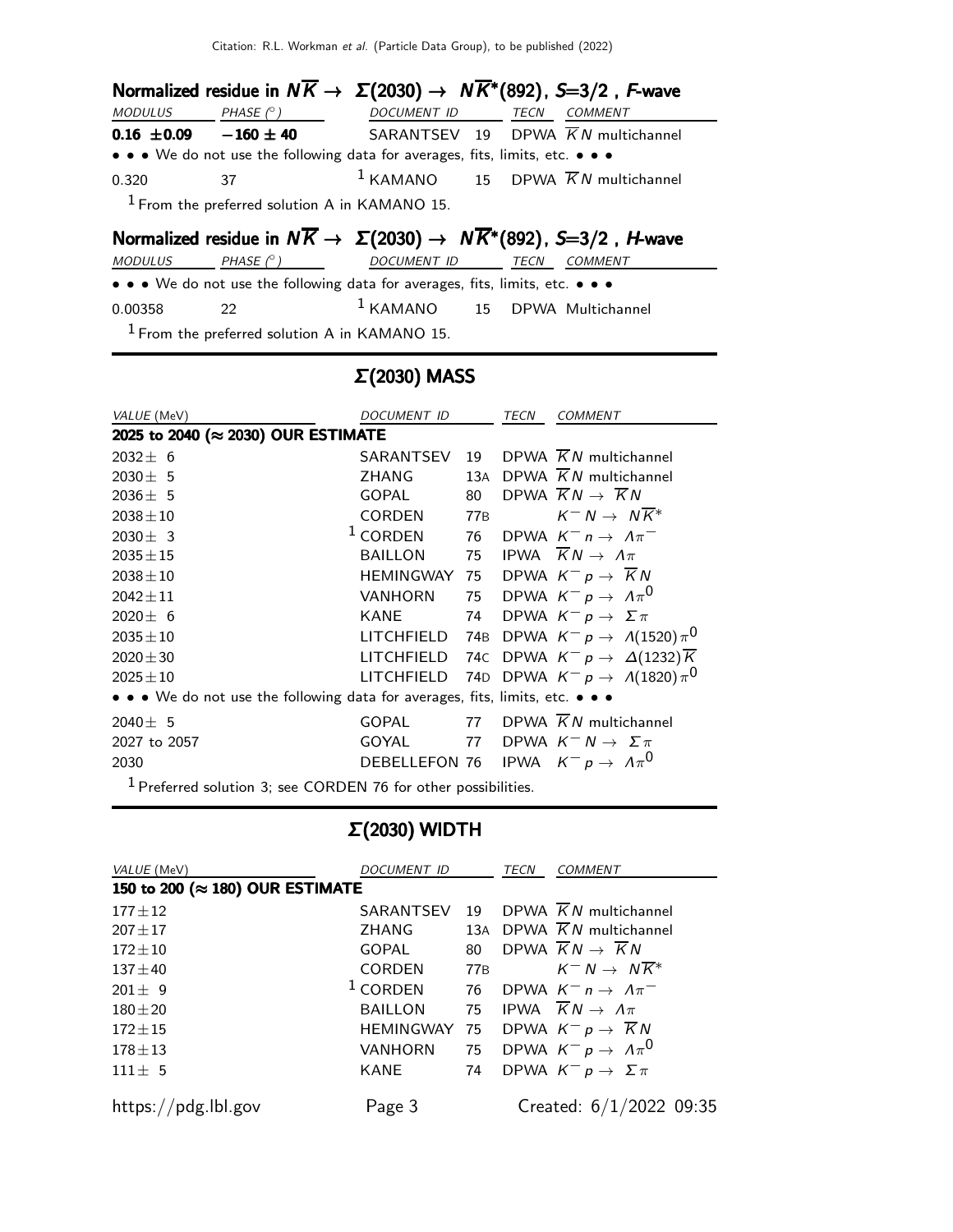| $160 + 20$<br>$200 + 30$<br>• • • We do not use the following data for averages, fits, limits, etc. • • • |                                                                                                   |  |  | LITCHFIELD 74B DPWA $K^- p \rightarrow A(1520) \pi^0$<br>LITCHFIELD 74C DPWA $K^- p \to \Delta(1232) \overline{K}$ |  |
|-----------------------------------------------------------------------------------------------------------|---------------------------------------------------------------------------------------------------|--|--|--------------------------------------------------------------------------------------------------------------------|--|
| 260<br>$190 + 10$<br>126 to 195                                                                           | DECLAIS 77 DPWA $\overline{K}N \rightarrow \overline{K}N$<br>GOYAL 77 DPWA $K^- N \to \Sigma \pi$ |  |  | GOPAL 77 DPWA $\overline{K}N$ multichannel                                                                         |  |
| 160<br>70 to 125                                                                                          | DEBELLEFON 76 IPWA $K^- p \rightarrow A \pi^0$                                                    |  |  | LITCHFIELD 74D DPWA $K^- p \rightarrow A(1820) \pi^0$                                                              |  |
| $1$ Preferred solution 3; see CORDEN 76 for other possibilities.                                          |                                                                                                   |  |  |                                                                                                                    |  |

|               | Mode                                                      | Fraction $(\Gamma_i/\Gamma)$ |
|---------------|-----------------------------------------------------------|------------------------------|
| $\Gamma_1$    | <b>NK</b>                                                 | $17 - 23 \%$                 |
| $\Gamma_2$    | $\Lambda\pi$                                              | $17 - 23 \%$                 |
| $\Gamma_3$    | $\sum \pi$                                                | $5 - 10 \%$                  |
|               | $\Gamma_4$ $\equiv$ K                                     | ${<}2\%$                     |
|               | $\Gamma_5 \quad \Sigma(1385)\pi$                          | $5 - 15 \%$                  |
| $\Gamma_6$    | $\Sigma(1385)\pi$ , F-wave                                | $(1.0 \pm 1.0) \%$           |
| $\Gamma_7$    | $\Sigma(1385)\pi$ , $H$ -wave                             |                              |
|               | $\Gamma_8$ $\Lambda(1520)\pi$                             | $10 - 20 \%$                 |
|               | $\Gamma$ <sub>9</sub> $\Lambda(1520)\pi$ , <i>D</i> -wave |                              |
|               | $\Gamma_{10}$ $A(1520)\pi$ , G-wave                       |                              |
| $\Gamma_{11}$ | $\Delta(1232)\overline{K}$                                | $10 - 20 \%$                 |
| $\Gamma_{12}$ | $\Delta(1232)K$ , F-wave                                  | $(15 \pm 5) \%$              |
|               | $\Gamma_{13}$ $\Delta(1232)K$ , <i>H</i> -wave            | $(1.0 \pm 1.0) \%$           |
| $\Gamma_{14}$ | $N\overline{K}$ *(892)                                    |                              |
| $\Gamma_{15}$ | $NK*(892)$ , $S=1/2$ , F-wave                             |                              |
| $\Gamma_{16}$ | $NK*(892)$ , S=3/2, F-wave                                | $(14 \pm 8) \%$              |
| $\Gamma_{17}$ | $NK*(892)$ , S=3/2, H-wave                                |                              |
| $\Gamma_{18}$ | $\Lambda(1820)\pi$ , P-wave                               |                              |

# Σ(2030) DECAY MODES

# Σ(2030) BRANCHING RATIOS

See "Sign conventions for resonance couplings" in the Note on  $\Lambda$  and  $\Sigma$ Resonances.

|              | $\Gamma(N\overline{K})/\Gamma_{\rm total}$ |                                                         |  |                                                | $\Gamma_1/\Gamma$ |
|--------------|--------------------------------------------|---------------------------------------------------------|--|------------------------------------------------|-------------------|
| <i>VALUE</i> |                                            | DOCUMENT ID                                             |  | <i>TECN COMMENT</i>                            |                   |
|              | 0.17 to 0.23 OUR ESTIMATE                  |                                                         |  |                                                |                   |
|              | $0.20 \pm 0.04$                            |                                                         |  | SARANTSEV 19 DPWA $\overline{K}N$ multichannel |                   |
|              | $0.13 \pm 0.01$                            | ZHANG                                                   |  | 13A DPWA $\overline{K}N$ multichannel          |                   |
|              | $0.19 \pm 0.03$                            | GOPAL 80 DPWA $\overline{K}N \rightarrow \overline{K}N$ |  |                                                |                   |
|              | $0.18 \pm 0.03$                            | HEMINGWAY 75 DPWA $K^- p \rightarrow \overline{K} N$    |  |                                                |                   |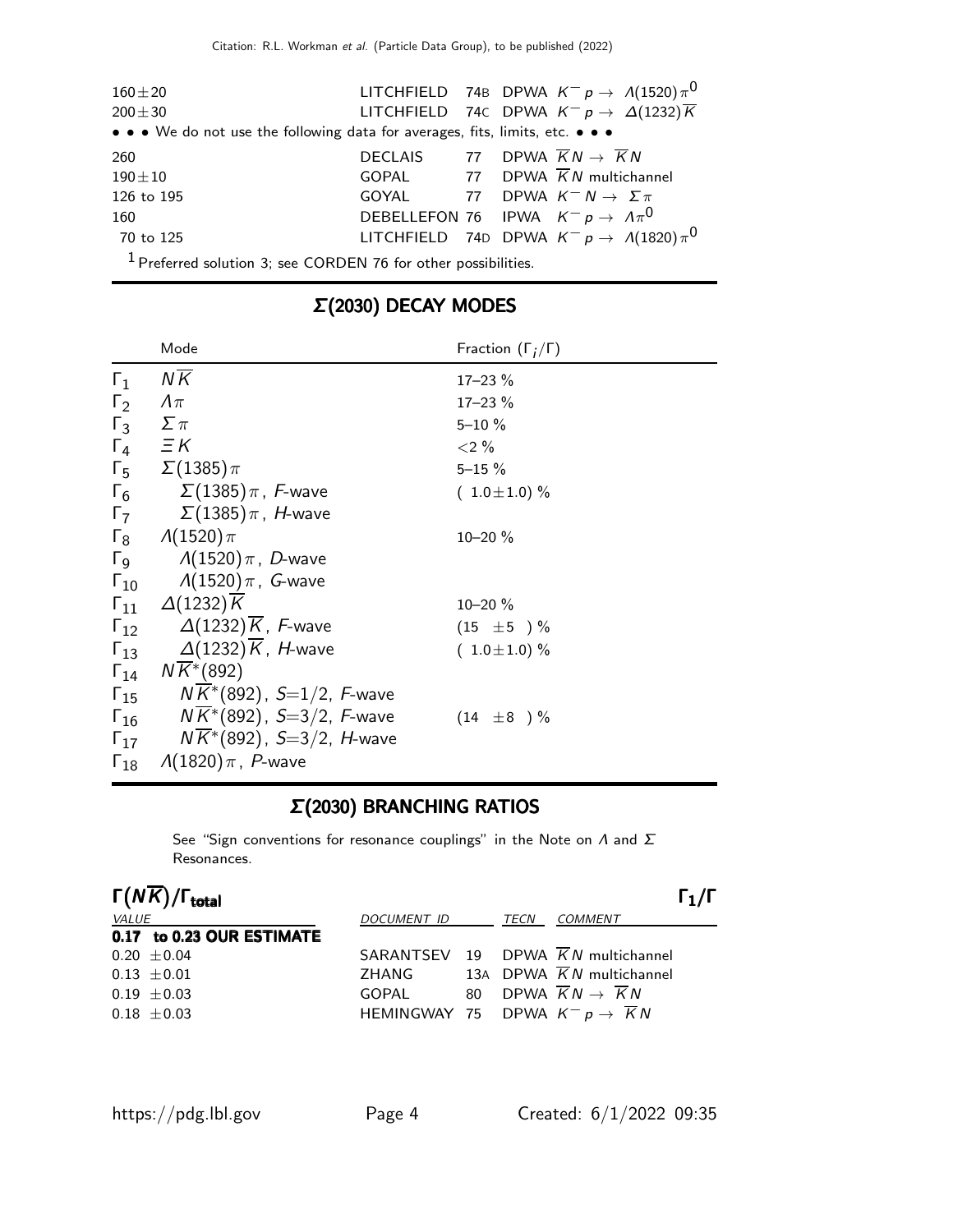• • • We do not use the following data for averages, fits, limits, etc. • • •

| 0.269         |          | $1$ KAMANO $15$ DPWA Multichannel |
|---------------|----------|-----------------------------------|
| 0.15          | DECI AIS | 77 DPWA $KN \rightarrow KN$       |
| $0.24 + 0.02$ | GOPAL    | 77  DPWA_See GOPAL 80             |
|               |          |                                   |

 $<sup>1</sup>$  From the preferred solution A in KAMANO 15.</sup>

# Γ $(A\pi)/\Gamma_{\text{total}}$  Γ $_2/\Gamma$

| $\Gamma(\Lambda \pi)/\Gamma_{\rm total}$                                                                              |                  |  |                                                 | $\Gamma_2/\Gamma$ |
|-----------------------------------------------------------------------------------------------------------------------|------------------|--|-------------------------------------------------|-------------------|
| <b>VALUE</b>                                                                                                          | DOCUMENT ID TECN |  | <i>COMMENT</i>                                  |                   |
| $0.17 \pm 0.04$                                                                                                       |                  |  | SARANTSEV 19 DPWA $\overline{K}N$ multichannel  |                   |
| $\bullet \bullet \bullet$ We do not use the following data for averages, fits, limits, etc. $\bullet \bullet \bullet$ |                  |  |                                                 |                   |
| 0.080                                                                                                                 |                  |  | $1$ KAMANO 15 DPWA $\overline{K}N$ multichannel |                   |
| $1$ From the preferred solution A in KAMANO 15.                                                                       |                  |  |                                                 |                   |

| $\Gamma(\Sigma \pi)/\Gamma_{\rm total}$                                       |                  |  |                                                 | $\Gamma_3/\Gamma$ |
|-------------------------------------------------------------------------------|------------------|--|-------------------------------------------------|-------------------|
| <u>VALUE</u>                                                                  | DOCUMENT ID TECN |  | COMMENT                                         |                   |
| $0.025 \pm 0.008$                                                             |                  |  | SARANTSEV 19 DPWA $\overline{K}N$ multichannel  |                   |
| • • • We do not use the following data for averages, fits, limits, etc. • • • |                  |  |                                                 |                   |
| 0.037                                                                         |                  |  | $1$ KAMANO 15 DPWA $\overline{K}N$ multichannel |                   |
|                                                                               |                  |  |                                                 |                   |

1 From the preferred solution A in KAMANO 15.

#### $\Gamma(\equiv K)/\Gamma_{\rm total}$  Γ<sub>4</sub>/Γ VALUE DOCUMENT ID TECN COMMENT  $\leq$ 0.01 SARANTSEV 19 DPWA  $\overline{K}N$  multichannel • • • We do not use the following data for averages, fits, limits, etc. • • • 0.006 1 KAMANO 15 DPWA  $\overline{K}N$  multichannel  $1$  From the preferred solution A in KAMANO 15.

 $\Gamma(\Lambda(1520)\pi, D\text{-wave})/\Gamma_{\text{total}}$  Γg/Γ  $\Gamma_9/\Gamma$ VALUE DOCUMENT ID TECN COMMENT  $\sim 0.01$  SARANTSEV 19 DPWA  $\overline{K}N$  multichannel  $\Gamma(\Lambda(1520)\pi$ , G-wave)/Γ<sub>total</sub> Γ<sub>10</sub>/Γ VALUE 2000 DOCUMENT ID TECN COMMENT  $<$ 0.01 SARANTSEV 19 DPWA  $\overline{K}N$  multichannel  $\Gamma(\Sigma(1385)\pi, F\text{-wave})/\Gamma_{\text{total}}$  Γ<sub>6</sub>/Γ  $\Gamma_6/\Gamma$ VALUE MERIDIE DOCUMENT ID TECN COMMENT **0.01**  $\pm$ **0.01** SARANTSEV 19 DPWA  $\overline{K}N$  multichannel • • • We do not use the following data for averages, fits, limits, etc. • • • 0.030 1 KAMANO 15 DPWA  $\overline{K}N$  multichannel  $1$  From the preferred solution A in KAMANO 15.

# $\Gamma(\Sigma(1385)\pi$ , H-wave)/Γ<sub>total</sub> Γ<sub>7</sub>/Γ VALUE **DOCUMENT ID** TECN COMMENT • • • We do not use the following data for averages, fits, limits, etc. • • • 0.003 1 KAMANO 15 DPWA Multichannel  $<sup>1</sup>$  From the preferred solution A in KAMANO 15.</sup>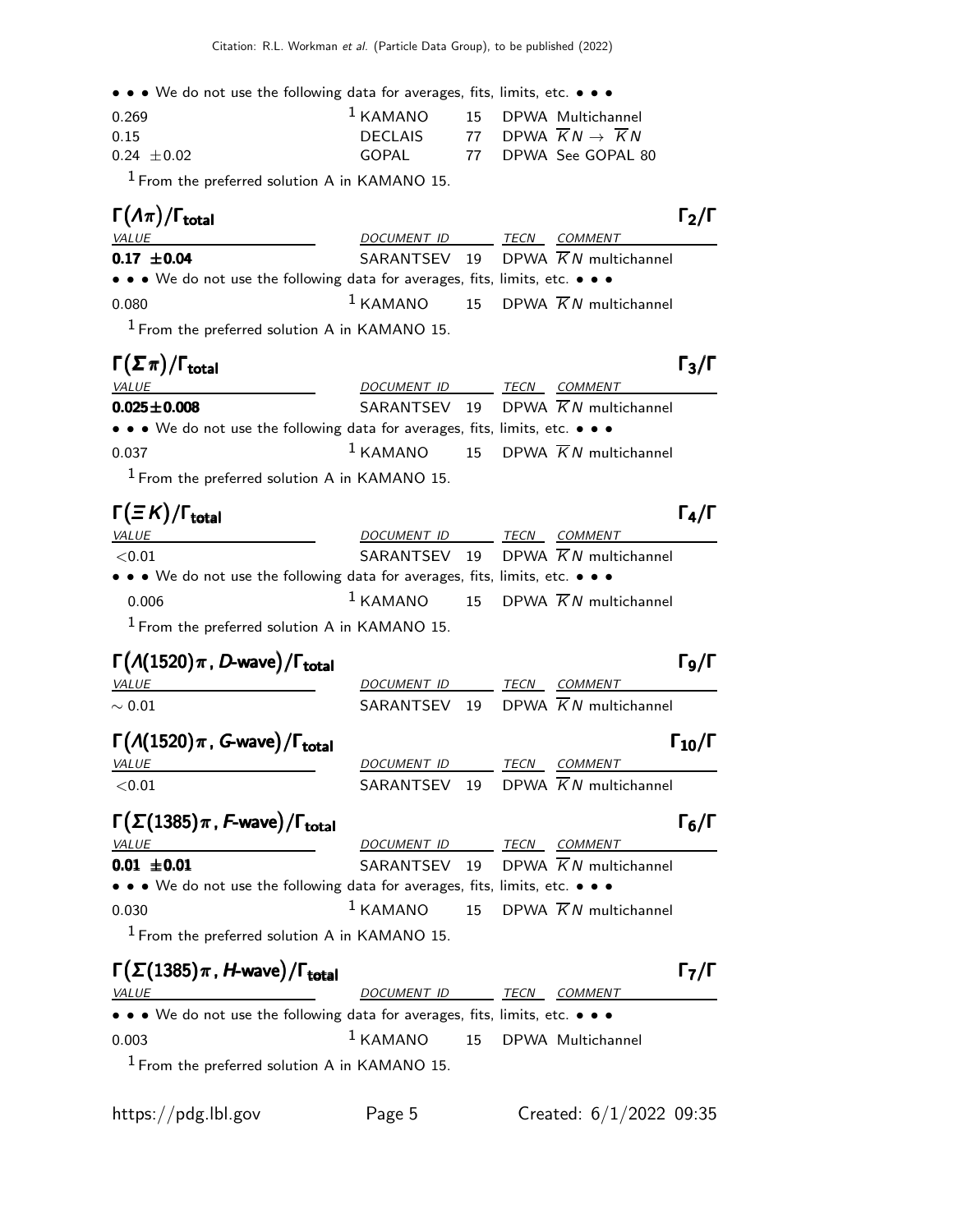| <b>VALUE</b>                                                                                                                                                                                                                                                                                                           | $\Gamma(\Delta(1232)\overline{K}, F$ -wave)/ $\Gamma_{\text{total}}$ |                 |      | $\Gamma_{12}/\Gamma$                                                        |
|------------------------------------------------------------------------------------------------------------------------------------------------------------------------------------------------------------------------------------------------------------------------------------------------------------------------|----------------------------------------------------------------------|-----------------|------|-----------------------------------------------------------------------------|
|                                                                                                                                                                                                                                                                                                                        | DOCUMENT ID TECN COMMENT                                             |                 |      |                                                                             |
| $0.15 \pm 0.05$                                                                                                                                                                                                                                                                                                        | SARANTSEV 19                                                         |                 |      | DPWA $\overline{K}N$ multichannel                                           |
| $\Gamma(\Delta(1232)\overline{K}$ , <i>H</i> -wave)/ $\Gamma_{\text{total}}$                                                                                                                                                                                                                                           |                                                                      |                 |      | $\Gamma_{13}/\Gamma$                                                        |
| VALUE                                                                                                                                                                                                                                                                                                                  | DOCUMENT ID TECN COMMENT                                             |                 |      |                                                                             |
| $0.01 + 0.01$                                                                                                                                                                                                                                                                                                          | SARANTSEV 19                                                         |                 |      | DPWA $\overline{K}N$ multichannel                                           |
| $\Gamma(N\overline{K}^*(892)$ , S=1/2, F-wave)/ $\Gamma_{\rm total}$                                                                                                                                                                                                                                                   |                                                                      |                 |      | $\Gamma_{15}/\Gamma$                                                        |
| <b>VALUE</b>                                                                                                                                                                                                                                                                                                           | DOCUMENT ID                                                          |                 |      | TECN COMMENT                                                                |
| < 0.01                                                                                                                                                                                                                                                                                                                 | SARANTSEV 19                                                         |                 |      | DPWA $\overline{K}N$ multichannel                                           |
| • • • We do not use the following data for averages, fits, limits, etc. • • •                                                                                                                                                                                                                                          |                                                                      |                 |      |                                                                             |
| 0.154                                                                                                                                                                                                                                                                                                                  | $1$ KAMANO                                                           |                 |      | 15 DPWA $\overline{K}N$ multichannel                                        |
| <sup>1</sup> From the preferred solution A in KAMANO 15.                                                                                                                                                                                                                                                               |                                                                      |                 |      |                                                                             |
| $\Gamma\big(N\overline{K}^*(892), S\!\!=\!\!3/2, F\!\text{-}\mathsf{wave}\big)/\Gamma_\mathsf{total}$                                                                                                                                                                                                                  |                                                                      |                 |      | $\Gamma_{16}/\Gamma$                                                        |
| <i>VALUE</i>                                                                                                                                                                                                                                                                                                           | DOCUMENT ID                                                          |                 |      | TECN COMMENT                                                                |
| $0.14 \pm 0.08$                                                                                                                                                                                                                                                                                                        | SARANTSEV 19                                                         |                 |      | DPWA $KN$ multichannel                                                      |
| • • • We do not use the following data for averages, fits, limits, etc. • • •                                                                                                                                                                                                                                          |                                                                      |                 |      |                                                                             |
| 0.422                                                                                                                                                                                                                                                                                                                  | $1$ KAMANO                                                           | 15              |      | DPWA $\overline{K}N$ multichannel                                           |
| $1$ From the preferred solution A in KAMANO 15.                                                                                                                                                                                                                                                                        |                                                                      |                 |      |                                                                             |
|                                                                                                                                                                                                                                                                                                                        |                                                                      |                 |      |                                                                             |
|                                                                                                                                                                                                                                                                                                                        |                                                                      |                 |      |                                                                             |
|                                                                                                                                                                                                                                                                                                                        |                                                                      |                 | TECN | $\Gamma_{17}/\Gamma$<br><i>COMMENT</i>                                      |
|                                                                                                                                                                                                                                                                                                                        | DOCUMENT ID                                                          |                 |      |                                                                             |
|                                                                                                                                                                                                                                                                                                                        | $1$ KAMANO                                                           |                 |      |                                                                             |
|                                                                                                                                                                                                                                                                                                                        |                                                                      |                 |      | 15 DPWA $\overline{K}N$ multichannel                                        |
| $1$ From the preferred solution A in KAMANO 15.                                                                                                                                                                                                                                                                        |                                                                      |                 |      |                                                                             |
| $\Gamma(N\overline{K}^*(892)$ , S=3/2, H-wave)/ $\Gamma_{\rm total}$<br><b>VALUE</b><br>• • • We do not use the following data for averages, fits, limits, etc. • • •<br>not seen<br>$(\Gamma_i \Gamma_f)^{\frac{1}{2}} / \Gamma_{\text{total}}$ in $N \overline{K} \rightarrow \Sigma (2030) \rightarrow \Lambda \pi$ |                                                                      |                 |      | $(\Gamma_1 \Gamma_2)^{\frac{1}{2}} / \Gamma$                                |
|                                                                                                                                                                                                                                                                                                                        | DOCUMENT ID                                                          |                 |      | TECN COMMENT                                                                |
|                                                                                                                                                                                                                                                                                                                        | <b>ZHANG</b><br>GOPAL                                                | 77              |      | 13A DPWA Multichannel                                                       |
|                                                                                                                                                                                                                                                                                                                        | $1$ CORDEN                                                           | 76              |      | DPWA $\overline{K}N$ multichannel<br>DPWA $K^- n \rightarrow \Lambda \pi^-$ |
|                                                                                                                                                                                                                                                                                                                        | <b>BAILLON</b>                                                       | 75              |      | IPWA $\overline{K}N \rightarrow \Lambda \pi$                                |
|                                                                                                                                                                                                                                                                                                                        | <b>VANHORN</b>                                                       | 75              |      | DPWA $K^- p \to \Lambda \pi^0$                                              |
|                                                                                                                                                                                                                                                                                                                        | <b>DEVENISH</b>                                                      | 74 <sub>B</sub> |      | Fixed-t dispersion rel.                                                     |
|                                                                                                                                                                                                                                                                                                                        |                                                                      |                 |      |                                                                             |
| VALUE<br>$+0.15 \pm 0.01$<br>$+0.18 \pm 0.02$<br>$+0.20 \pm 0.01$<br>$+0.18 \pm 0.02$<br>$+0.20 \pm 0.01$<br>$+0.195 \pm 0.053$<br>• • • We do not use the following data for averages, fits, limits, etc. • • •<br>0.20                                                                                               | DEBELLEFON 76                                                        |                 |      | IPWA $K^-p\rightarrow\ \Lambda\pi^0$                                        |
|                                                                                                                                                                                                                                                                                                                        |                                                                      |                 |      |                                                                             |
| <sup>1</sup> Preferred solution 3; see CORDEN 76 for other possibilities.<br>$(\Gamma_i \Gamma_f)^{\frac{1}{2}} / \Gamma_{\text{total}}$ in $N \overline{K} \rightarrow \Sigma (2030) \rightarrow \Sigma \pi$                                                                                                          |                                                                      |                 |      | $(\Gamma_1 \Gamma_3)^{\frac{1}{2}} / \Gamma$                                |

| $\mathbf{v} \cdot \mathbf{r} \cdot \mathbf{r}$ . total $\mathbf{v} \cdot \mathbf{r} \cdot \mathbf{r}$ . $\mathbf{v} \cdot \mathbf{r} \cdot \mathbf{r}$ |             |  |                                      |
|--------------------------------------------------------------------------------------------------------------------------------------------------------|-------------|--|--------------------------------------|
| <i>VALUE</i>                                                                                                                                           | DOCUMENT ID |  | <i>TECN COMMENT</i>                  |
| $-0.08 \pm 0.01$                                                                                                                                       | ZHANG       |  | 13A DPWA Multichannel                |
| $-0.09 \pm 0.01$                                                                                                                                       | $1$ CORDEN  |  | 77C $K^- n \to \Sigma \pi$           |
| $-0.06 \pm 0.01$                                                                                                                                       | $1$ CORDEN  |  | 77C $K^- n \to \Sigma \pi$           |
| $-0.15 \pm 0.03$                                                                                                                                       | GOPAL       |  | 77 DPWA $\overline{K}N$ multichannel |
| $-0.10 \pm 0.01$                                                                                                                                       | KANE        |  | 74 DPWA $K^- p \to \Sigma \pi$       |
|                                                                                                                                                        |             |  |                                      |

https://pdg.lbl.gov Page 6 Created:  $6/1/2022$  09:35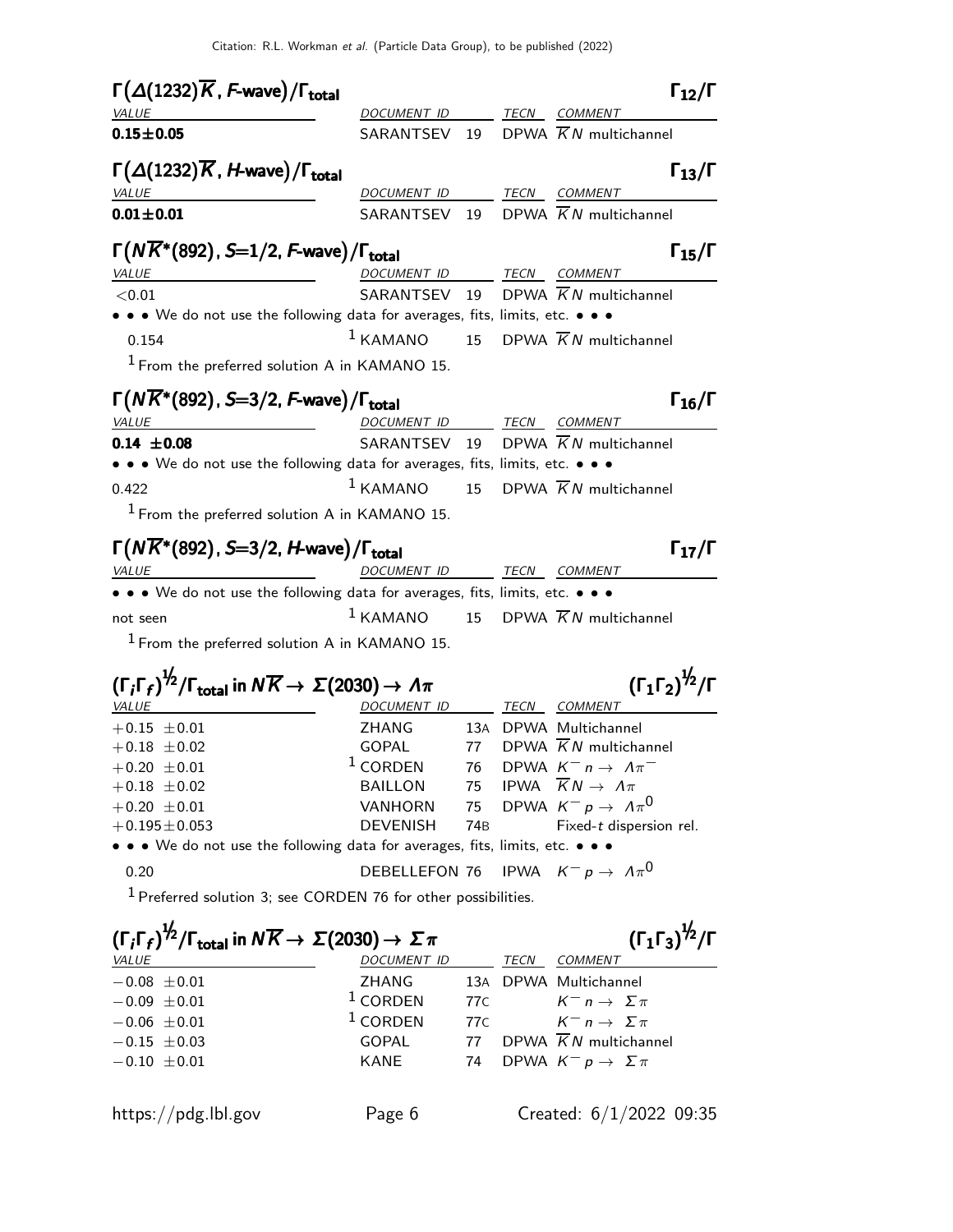- • We do not use the following data for averages, fits, limits, etc. • •
- $-0.085\pm0.02$  2 GOYAL 77 DPWA  $K^- N \to \Sigma \pi$

<sup>1</sup> The two entries for CORDEN 77C are from two different acceptable solutions. 2 This coupling is extracted from unnormalized data.

| $(\Gamma_i \Gamma_f)^{\frac{1}{2}} / \Gamma_{\text{total}}$ in $N \overline{K} \rightarrow \Sigma (2030) \rightarrow \Xi K$             |                    |    |             |                                       | $(\Gamma_1 \Gamma_4)^{\frac{1}{2}} / \Gamma$ |
|-----------------------------------------------------------------------------------------------------------------------------------------|--------------------|----|-------------|---------------------------------------|----------------------------------------------|
| <i>VALUE</i>                                                                                                                            | <b>DOCUMENT ID</b> |    | <b>TECN</b> | <b>COMMENT</b>                        |                                              |
| 0.023                                                                                                                                   | MULLER             |    |             | 69B DPWA $K^- p \rightarrow \equiv K$ |                                              |
| < 0.05                                                                                                                                  | <b>BURGUN</b>      | 68 |             | DPWA $K^- p \rightarrow \Xi K$        |                                              |
| < 0.05                                                                                                                                  | <b>TRIPP</b>       | 67 |             | RVUE $K^- p \rightarrow \Xi K$        |                                              |
| $(\Gamma_i\Gamma_f)^{\frac{1}{2}}/\Gamma_{\text{total}}$ in $N\overline{K}\rightarrow \Sigma(2030)\rightarrow \Sigma(1385)\pi$ , F-wave |                    |    |             |                                       | $(\Gamma_1 \Gamma_6)^{\frac{1}{2}} / \Gamma$ |
| <i>VALUE</i>                                                                                                                            | <b>DOCUMENT ID</b> |    | TECN        | <b>COMMENT</b>                        |                                              |
| $+0.16 \pm 0.01$                                                                                                                        | ZHANG              |    |             | 13A DPWA Multichannel                 |                                              |

 $+0.153\pm0.026$  1 CAMERON 78 DPWA  $K^- p \to \Sigma(1385) \pi$ 

 $<sup>1</sup>$  The published sign has been changed to be in accord with the baryon-first convention.</sup>

| $(\Gamma_i \Gamma_f)^{1/2}/\Gamma_{\text{total}}$ in $N \overline{K} \to \Sigma(2030) \to \Lambda(1520) \pi$ , D-wave $(\Gamma_1 \Gamma_9)^{1/2}/\Gamma$                                          |                                                                                           |  |  |
|---------------------------------------------------------------------------------------------------------------------------------------------------------------------------------------------------|-------------------------------------------------------------------------------------------|--|--|
| <i>VALUE</i>                                                                                                                                                                                      | <u>DOCUMENT ID TECN COMMENT</u>                                                           |  |  |
| $+0.114 \pm 0.010$                                                                                                                                                                                | <sup>1</sup> CAMERON 77 DPWA $K^- p \to A(1520) \pi^0$                                    |  |  |
| $0.14 \pm 0.03$                                                                                                                                                                                   | LITCHFIELD 74B DPWA $K^- p \rightarrow A(1520) \pi^0$                                     |  |  |
| • • • We do not use the following data for averages, fits, limits, etc. • • •                                                                                                                     |                                                                                           |  |  |
| $0.10 \pm 0.03$                                                                                                                                                                                   | <sup>2</sup> CORDEN 75B DBC $K^- n \rightarrow N \overline{K} \pi^-$                      |  |  |
| $2$ An upper limit.                                                                                                                                                                               | $1$ The published sign has been changed to be in accord with the baryon-first convention. |  |  |
| $(\Gamma_i \Gamma_f)^{\frac{1}{2}} / \Gamma_{\text{total}}$ in $N \overline{K} \to \Sigma (2030) \to \Lambda (1520) \pi$ , G-wave $(\Gamma_1 \Gamma_{10})^{\frac{1}{2}} / \Gamma$<br><b>VALUE</b> | DOCUMENT ID TECN COMMENT                                                                  |  |  |
| $+0.146 \pm 0.010$                                                                                                                                                                                | <sup>1</sup> CAMERON 77 DPWA $K^- p \rightarrow A(1520)\pi^0$                             |  |  |
| $0.02 \pm 0.02$                                                                                                                                                                                   | LITCHFIELD 74B DPWA $K^- p \rightarrow A(1520) \pi^0$                                     |  |  |
|                                                                                                                                                                                                   | $1$ The published sign has been changed to be in accord with the baryon-first convention. |  |  |
| $(\Gamma_i \Gamma_f)^{1/2}/\Gamma_{total}$ in $N\overline{K} \to \Sigma(2030) \to \Delta(1232)\overline{K}$ , F-wave $(\Gamma_1 \Gamma_{12})^{1/2}/\Gamma$<br><b>VALUE</b>                        | DOCUMENT ID TECN COMMENT                                                                  |  |  |
| $+0.12 \pm 0.02$                                                                                                                                                                                  | ZHANG 13A DPWA Multichannel                                                               |  |  |
| $0.16 \pm 0.03$                                                                                                                                                                                   | LITCHFIELD 74C DPWA $K^- \rho \rightarrow \; \varDelta (1232) \, \overline{K}$            |  |  |
| • • • We do not use the following data for averages, fits, limits, etc. • • •                                                                                                                     |                                                                                           |  |  |
| $0.17 \pm 0.03$                                                                                                                                                                                   | <sup>1</sup> CORDEN 75B DBC $K^- n \to N \overline{K} \pi^-$                              |  |  |
| $1$ An upper limit.                                                                                                                                                                               |                                                                                           |  |  |
| $(\Gamma_i \Gamma_f)^{1/2}/\Gamma_{\text{total}}$ in $N \overline{K} \to \Sigma(2030) \to \Delta(1232) \overline{K}$ , <i>H</i> -wave $(\Gamma_1 \Gamma_{13})^{1/2}/\Gamma$<br>VALUE              | DOCUMENT ID TECN COMMENT                                                                  |  |  |
| $0.00 \pm 0.02$                                                                                                                                                                                   | LITCHFIELD 74C DPWA $K^- p \to \Delta(1232)\overline{K}$                                  |  |  |